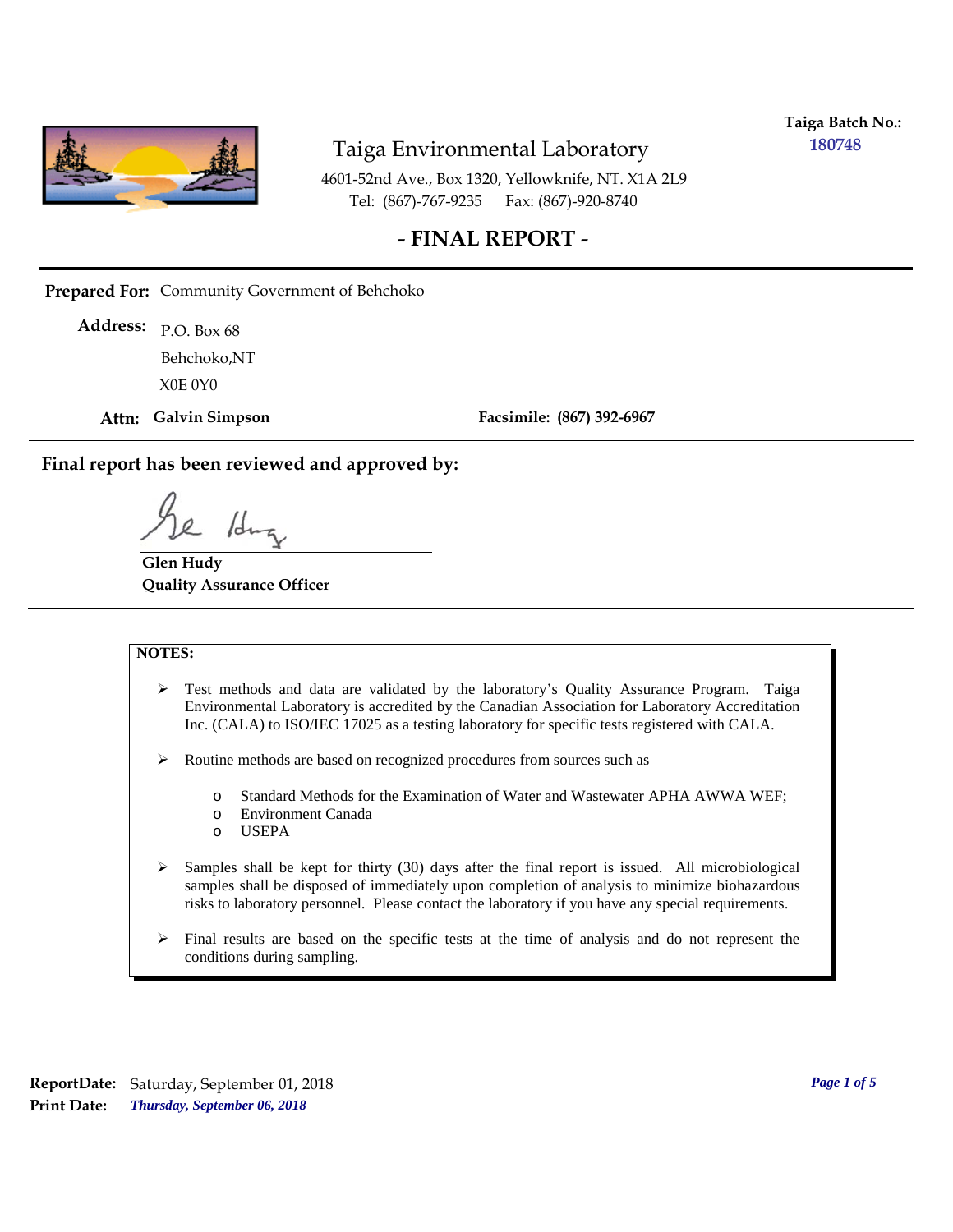

4601-52nd Ave., Box 1320, Yellowknife, NT. X1A 2L9 Tel: (867)-767-9235 Fax: (867)-920-8740

**Taiga Batch No.: 180748**

# **- CERTIFICATE OF ANALYSIS -**

### Client Sample ID: 2014-E2 Taiga Sample ID: 001

**Location:** E2 **Sampling Date:** 15-Aug-18 **Received Date:** 15-Aug-18 **Client Project:** W2014L3-0002 **Sample Type:** Sewage **Sampling Time:** *Report Status:* **Final**

| <b>Test Parameter</b>         | <b>Result</b> | Detection<br>Limit | Units     | Analysis<br>Date | Analytical<br>Method* | <b>Oualifer</b> |
|-------------------------------|---------------|--------------------|-----------|------------------|-----------------------|-----------------|
| <b>Inorganics - Nutrients</b> |               |                    |           |                  |                       |                 |
| Ammonia as Nitrogen           | 7.00          | 0.005              | mg/L      | $21$ -Aug- $18$  | SM4500-NH3:G          |                 |
| Biochemical Oxygen Demand     | 17            | $\overline{2}$     | mg/L      | $16$ -Aug- $18$  | SM5210:B              |                 |
| <b>CBOD</b>                   | 16            | 2                  | mg/L      | 16-Aug-18        | SM5210:B              |                 |
| Phosphorous, Total            | 0.427         | 0.002              | mg/L      | 23-Aug-18        | SM4500-P:D            |                 |
| <b>Inorganics - Physicals</b> |               |                    |           |                  |                       |                 |
| pH                            | 8.22          |                    | pH units  | 15-Aug-18        | SM4500-H:B            |                 |
| Solids, Total Suspended       | 72            | 3                  | mg/L      | 16-Aug-18        | SM2540:D              |                 |
| Microbiology                  |               |                    |           |                  |                       |                 |
| Coliforms, Fecal              | 3200          | 100                | CFU/100mL | $15$ -Aug- $18$  | SM9222:D              |                 |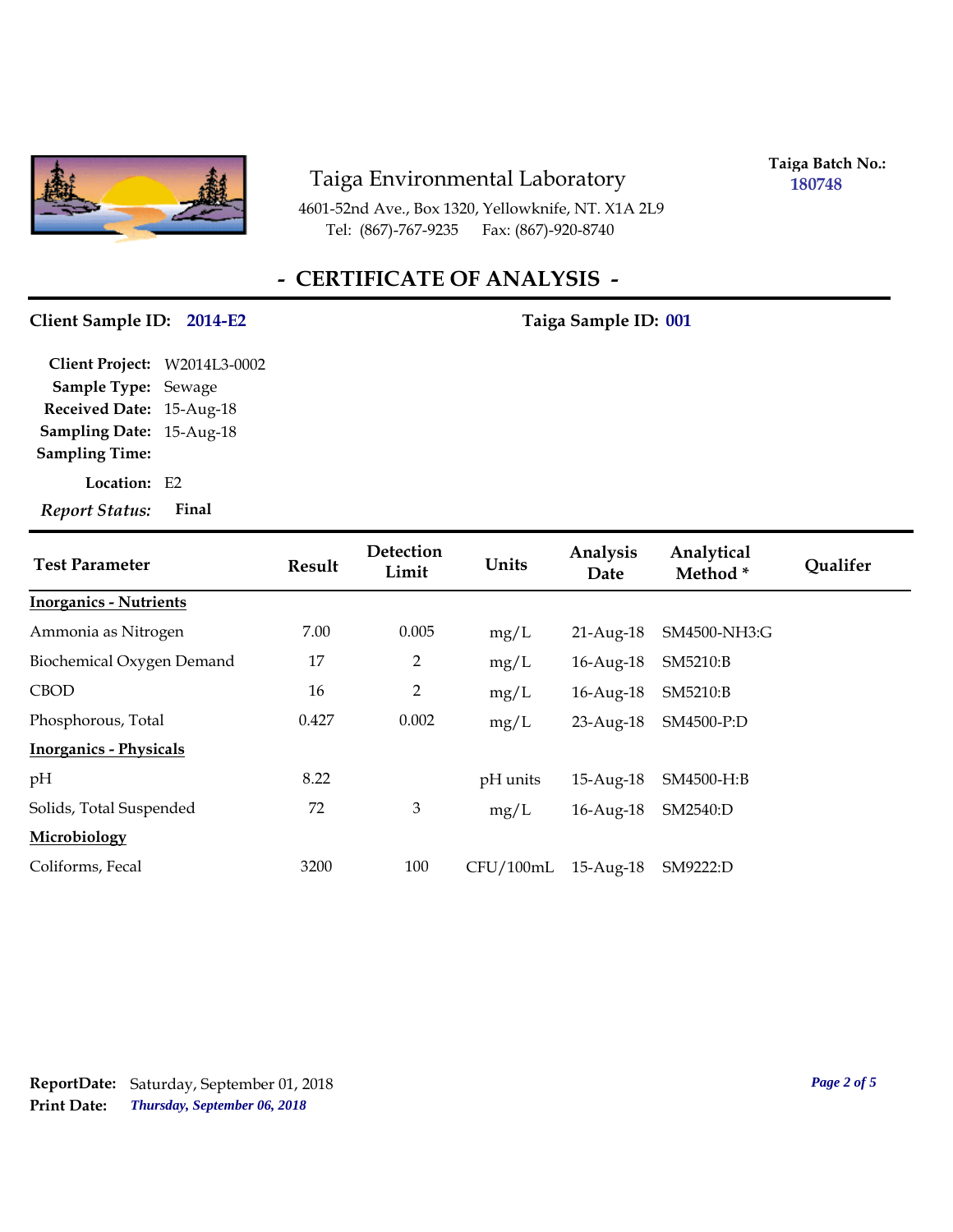

**Taiga Batch No.: 180748**

4601-52nd Ave., Box 1320, Yellowknife, NT. X1A 2L9 Tel: (867)-767-9235 Fax: (867)-920-8740

# **- CERTIFICATE OF ANALYSIS -**

### Client Sample ID: 2014-E3 Taiga Sample ID: 002

**Location:** E3 **Sampling Date:** 15-Aug-18 **Received Date:** 15-Aug-18 **Client Project:** W2014L3-0002 **Sample Type:** Sewage **Sampling Time:**

*Report Status:* **Final**

| <b>Test Parameter</b>         | <b>Result</b> | Detection<br>Limit | Units     | Analysis<br>Date | Analytical<br>Method* | Qualifer |
|-------------------------------|---------------|--------------------|-----------|------------------|-----------------------|----------|
| <b>Inorganics - Nutrients</b> |               |                    |           |                  |                       |          |
| Ammonia as Nitrogen           | 12.1          | 0.005              | mg/L      | $21$ -Aug- $18$  | SM4500-NH3:G          |          |
| Biochemical Oxygen Demand     | 93            | 2                  | mg/L      | $16$ -Aug- $18$  | SM5210:B              | 55       |
| <b>CBOD</b>                   | 93            | $\overline{2}$     | mg/L      | $16$ -Aug- $18$  | SM5210:B              | 55       |
| Phosphorous, Total            | 2.53          | 0.002              | mg/L      | 23-Aug-18        | SM4500-P:D            |          |
| <b>Inorganics - Physicals</b> |               |                    |           |                  |                       |          |
| pH                            | 7.29          |                    | pH units  | 15-Aug-18        | SM4500-H:B            |          |
| Solids, Total Suspended       | 340           | 3                  | mg/L      | $16$ -Aug- $18$  | SM2540:D              |          |
| Microbiology                  |               |                    |           |                  |                       |          |
| Coliforms, Fecal              | 34400         | 100                | CFU/100mL | $15-Aug-18$      | SM9222:D              |          |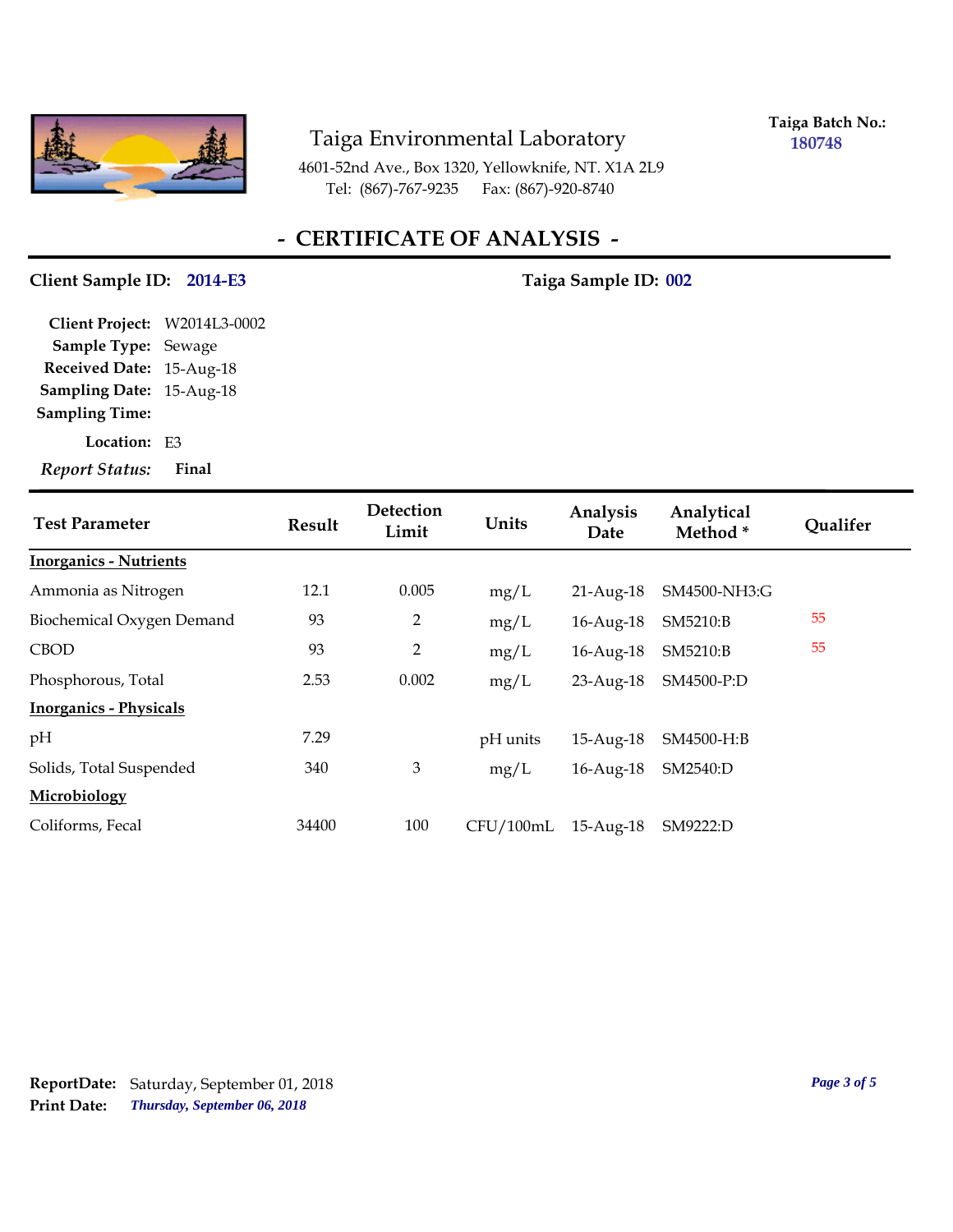

**Taiga Batch No.: 180748**

4601-52nd Ave., Box 1320, Yellowknife, NT. X1A 2L9 Tel: (867)-767-9235 Fax: (867)-920-8740

# **- CERTIFICATE OF ANALYSIS -**

### Client Sample ID: 2014-E4 Taiga Sample ID: 003

**Location:** E4 **Sampling Date:** 15-Aug-18 **Received Date:** 15-Aug-18 **Client Project:** W2014L3-0002 **Sample Type:** Sewage **Sampling Time:**

*Report Status:* **Final**

| <b>Test Parameter</b>         | <b>Result</b> | Detection<br>Limit | Units     | Analysis<br>Date | Analytical<br>Method* | <b>Qualifer</b> |
|-------------------------------|---------------|--------------------|-----------|------------------|-----------------------|-----------------|
| <b>Inorganics - Nutrients</b> |               |                    |           |                  |                       |                 |
| Ammonia as Nitrogen           | 0.024         | 0.005              | mg/L      | $21$ -Aug- $18$  | SM4500-NH3:G          |                 |
| Biochemical Oxygen Demand     | 10            | 2                  | mg/L      | $16$ -Aug- $18$  | SM5210:B              |                 |
| <b>CBOD</b>                   | 9             | $\overline{2}$     | mg/L      | $16$ -Aug- $18$  | SM5210:B              |                 |
| Phosphorous, Total            | 0.642         | 0.002              | mg/L      | 23-Aug-18        | SM4500-P:D            |                 |
| <b>Inorganics - Physicals</b> |               |                    |           |                  |                       |                 |
| pH                            | 7.07          |                    | pH units  | 15-Aug-18        | SM4500-H:B            |                 |
| Solids, Total Suspended       | 90            | 3                  | mg/L      | $16$ -Aug- $18$  | SM2540:D              |                 |
| Microbiology                  |               |                    |           |                  |                       |                 |
| Coliforms, Fecal              | 11            | $\mathbf{1}$       | CFU/100mL | 15-Aug-18        | SM9222:D              |                 |